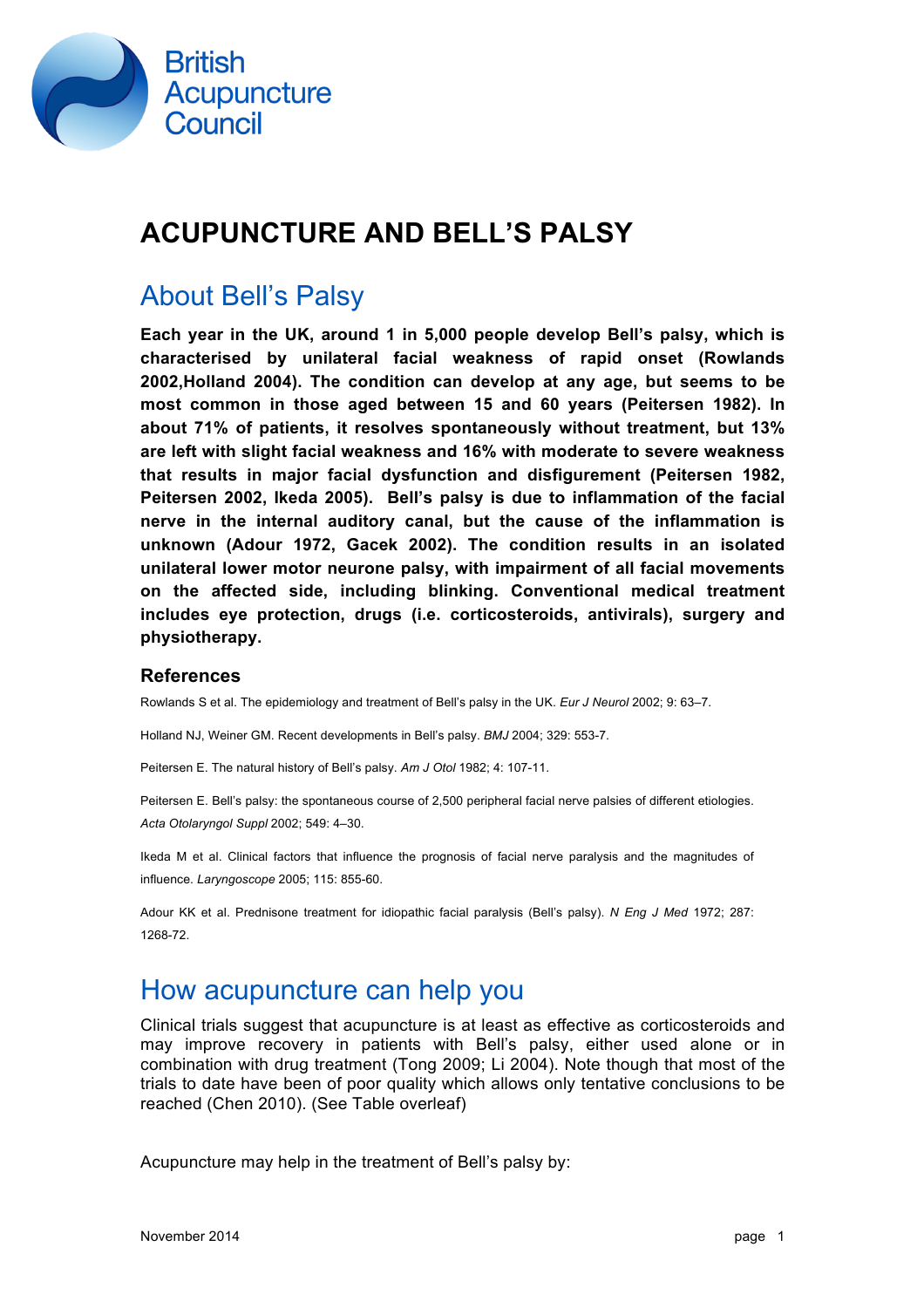- reducing inflammation, by promoting release of vascular and immunomodulatory factors (Kim 2008, Kavoussi 2007, Zijstra 2003);
- enhancing local microcirculation, by increasing the diameter and blood flow velocity of peripheral arterioles (Komori 2009);
- nerve and muscular stimulation (Cheng 2009).

#### About traditional acupuncture

Acupuncture is a tried and tested system of traditional medicine, which has been used in China and other eastern cultures for thousands of years to restore, promote and maintain good health. Its benefits are now widely acknowledged all over the world, and in the past decade traditional acupuncture has begun to feature more prominently in mainstream healthcare in the UK. In conjunction with needling, the practitioner may use techniques such as moxibustion, cupping, massage or electroacupuncture. They may also suggest dietary or lifestyle changes.

Traditional acupuncture takes a holistic approach to health and regards illness as a sign that the body is out of balance. The exact pattern and degree of imbalance is unique to each individual. The traditional acupuncturist's skill lies in identifying the precise nature of the underlying disharmony and selecting the most effective treatment. The choice of acupuncture points will be specific to each patient's needs. Traditional acupuncture can also be used as a preventive measure to strengthen the constitution and promote general wellbeing.

An increasing weight of evidence from Western scientific research (see overleaf) is demonstrating the effectiveness of acupuncture for treating a wide variety of conditions. From a biomedical viewpoint, acupuncture is believed to stimulate the nervous system, influencing the production of the body's communication substances - hormones and neurotransmitters. The resulting biochemical changes activate the body's self-regulating homeostatic systems, stimulating its natural healing abilities and promoting physical and emotional wellbeing.

### About the British Acupuncture Council

With over 3000 members, the British Acupuncture Council (BAcC) is the UK's largest professional body for traditional acupuncturists. Membership of the BAcC guarantees excellence in training, safe practice and professional conduct. To find a qualified traditional acupuncturist, contact the BAcC on 020 8735 0400 or visit www.acupuncture.org.uk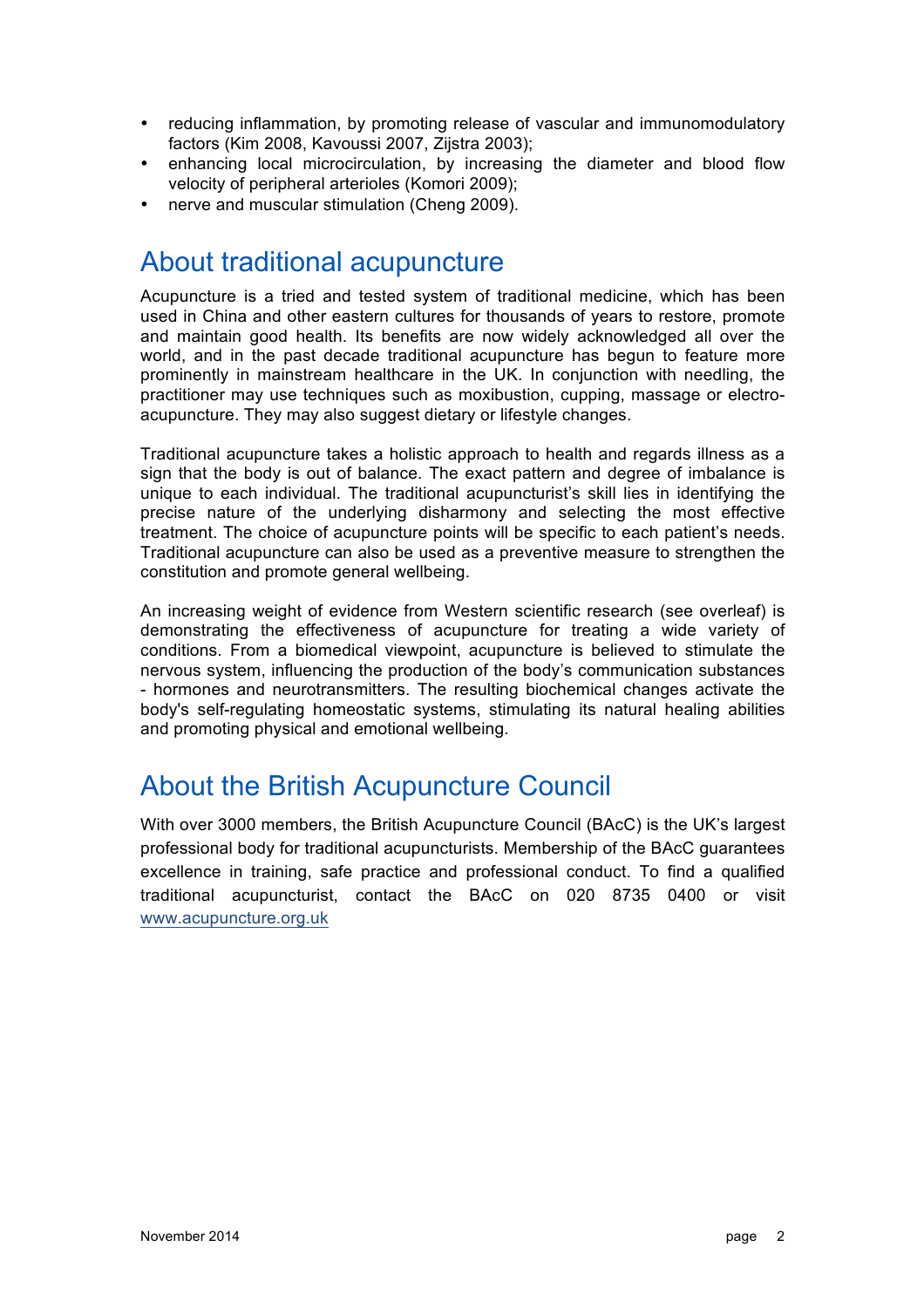# **ACUPUNCTURE AND BELL'S PALSY**

# The evidence

| <b>Research</b>                                                                                                                                                                                                                                                                          | <b>Conclusion</b>                                                                                                                                                                                                                                                                                                                                                                                                                                                                                                                                                                                                                                                                                                                                                                                                                                                                                                                                                                                                                                                                                                                                                                                                                                                                                                                                                                                                                  |
|------------------------------------------------------------------------------------------------------------------------------------------------------------------------------------------------------------------------------------------------------------------------------------------|------------------------------------------------------------------------------------------------------------------------------------------------------------------------------------------------------------------------------------------------------------------------------------------------------------------------------------------------------------------------------------------------------------------------------------------------------------------------------------------------------------------------------------------------------------------------------------------------------------------------------------------------------------------------------------------------------------------------------------------------------------------------------------------------------------------------------------------------------------------------------------------------------------------------------------------------------------------------------------------------------------------------------------------------------------------------------------------------------------------------------------------------------------------------------------------------------------------------------------------------------------------------------------------------------------------------------------------------------------------------------------------------------------------------------------|
| <b>Reviews</b>                                                                                                                                                                                                                                                                           |                                                                                                                                                                                                                                                                                                                                                                                                                                                                                                                                                                                                                                                                                                                                                                                                                                                                                                                                                                                                                                                                                                                                                                                                                                                                                                                                                                                                                                    |
| Chen N, Zhou M, He L, Zhou D, Li N.<br>. Acupuncture for Bell's palsy.<br>Cochrane Database of Systematic<br>Reviews 2010 Aug 4;(8):CD002914                                                                                                                                             | A systematic review of the use of acupuncture for Bell's palsy<br>that included six randomised studies involving a total of 537<br>patients recruited within 14 days of onset; five studies used<br>acupuncture and one used acupuncture plus drugs. The studies<br>were all found to have serious methodological or reporting<br>weaknesses (e.g. uncertain allocation concealment and loss to<br>follow-up) and clinical differences between trials precluded meta-<br>analysis. No trials reported on the outcomes specified for the<br>review but instead presented frequencies for categories such as<br>'cured', marked improvement'. The authors concluded that, while<br>the six studies individually suggested benefit, their poor quality<br>precluded firm conclusions.                                                                                                                                                                                                                                                                                                                                                                                                                                                                                                                                                                                                                                                 |
| <b>Clinical studies</b>                                                                                                                                                                                                                                                                  |                                                                                                                                                                                                                                                                                                                                                                                                                                                                                                                                                                                                                                                                                                                                                                                                                                                                                                                                                                                                                                                                                                                                                                                                                                                                                                                                                                                                                                    |
| Tong FM, Chow SK, Chan PY, Wong<br>AK, Wan SS, Ng RK, Chan G, Chan<br>WS, Ng A, Law CK. A prospective<br>randomised controlled study on<br>efficacies of acupuncture and steroid<br>in treatment of idiopathic peripheral<br>facial paralysis. Acupunct Med. 2009<br>Dec; 27(4): 169-73. | 119 patients were randomly allocated to groups of acupuncture,<br>steroid and control (conventional expectant treatment). They<br>were assessed weekly by blinded assessors, using the House-<br>Brackmann facial nerve grading system. The overall<br>improvement (grade 3 or better) was 86.9% in the steroid group,<br>96.4% in the acupuncture group and 89.5% in the control group<br>respectively. However, the difference in degree of recovery and<br>speed of recovery in the three groups was not statistically<br>significant. The efficacies of acupuncture, steroid and<br>conventional expectant treatment (natural course of recovery) in<br>idiopathic peripheral facial palsy (Bell's palsy) in the study were<br>the same with respect to the degree of recovery and speed of<br>recovery.                                                                                                                                                                                                                                                                                                                                                                                                                                                                                                                                                                                                                       |
| Li Y et al. Efficacy of acupuncture<br>and moxibustion in treating Bell's<br>palsy: a multicenter randomized<br>controlled trial in China. Chin Med J<br>(Engl) 2004; 117: 1502-6.                                                                                                       | A multicentre single-blind randomised controlled trial involving<br>480 patients with Bell's palsy (1-90 days after onset) that<br>compared acupuncture alone with acupuncture in combination<br>with drug treatment (i.e. prednisolone 30mg daily for 3 days, B<br>vitamins and dibazole) and with drug treatment alone (the control<br>group). The outcome assessors were unaware of the<br>interventions assigned in the trial. The outcome measures were<br>facial function graded using the House-Brackmann scale both<br>pre- and post-treatment at 4 weeks, and disability and<br>psychosocial status evaluated using the Facial Disability Index. A<br>total of 41 patients did not complete the trial and were not<br>included in the analysis. Significantly more patients were cured<br>(House-Brackmann grade I) with acupuncture alone than in the<br>control group (41% vs. 28.1%, respectively, p=0.013), but not the<br>combined treatment group (31%). In all, 95.5% were cured, or<br>obviously improved (House-Brackmann grade II) with<br>acupuncture alone and with combined treatment compared with<br>87.5% in the control group (p=0.024 and 0.014, respectively). It<br>is worth noting that among the 314 patients followed up at 3 and<br>6 months post-treatment, no difference was found between the<br>three groups, with all patients reaching grade III or better on the<br>House-Brackmann scale. |

**Physiology studies (human and**